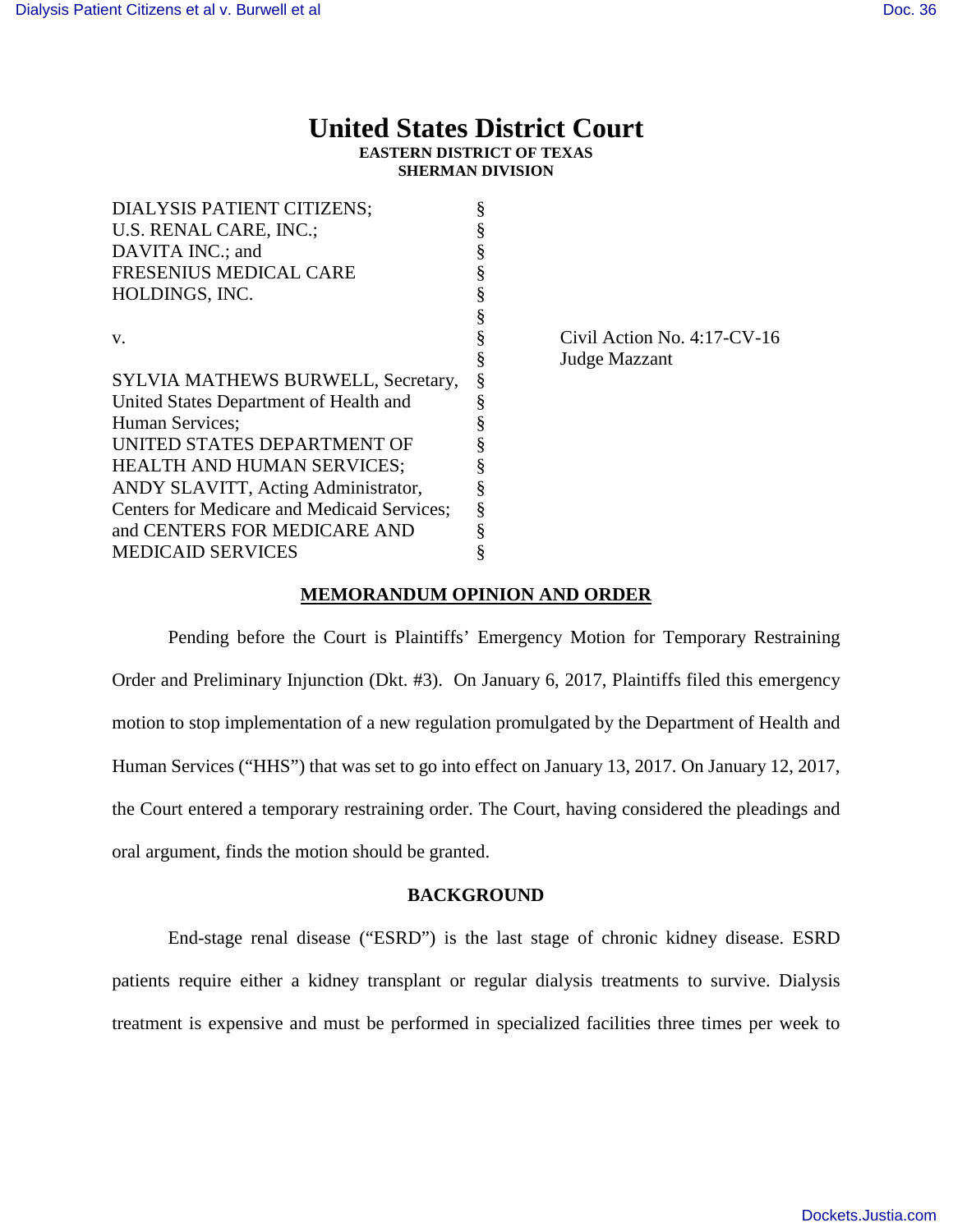effectively clean the blood. Treatments last four hours. This limits ESRD patients' means to work full time, and the majority of patients cannot afford treatment without insurance.

Congress has long recognized the importance of dialysis treatment for ESRD patients and has afforded patients the opportunity to elect coverage that best serves their needs. In 1972, Congress amended the Social Security Act to allow ESRD patients to selectively enroll in Medicare regardless of their age so long as they met certain employment and citizenship requirements. *See* 42 U.S.C. § 426-1(a). For decades, ESRD patients have had the choice of selecting private insurance options over Medicare if those options better served their treatment needs. Private insurance is particularly attractive to ESRD patients with families because Medicare does not provide coverage for spouses and dependents.

Given the vulnerability of ESRD patients and the expense of treatment, charitable organizations provide premium assistance to eligible ESRD patients. These charities, such as the American Kidney Fund ("AKF"), often provide assistance to patients based on financial need, regardless of which insurer the ESRD patient has selected. Dialysis providers have long donated to these charities, which HHS has approved of and regulated. For example, in 1997, the Office of Inspector General ("OIG") of HHS published an advisory opinion affirming the legality of such donations and setting certain guidelines. *See* Advisory Opinion No. 97-1, Office of Inspector General, Dep't of Health & Human Servs., at 5 (1997). These guidelines seek to prohibit dialysis providers from (a) disclosing to ESRD patients that the provider makes charitable contributions or (b) suggesting to charities such as the AKF that any contribution should be directed to a particular group of beneficiaries. The new regulation Plaintiffs are challenging would require insurers to make the very disclosures that OIG guidelines prohibit.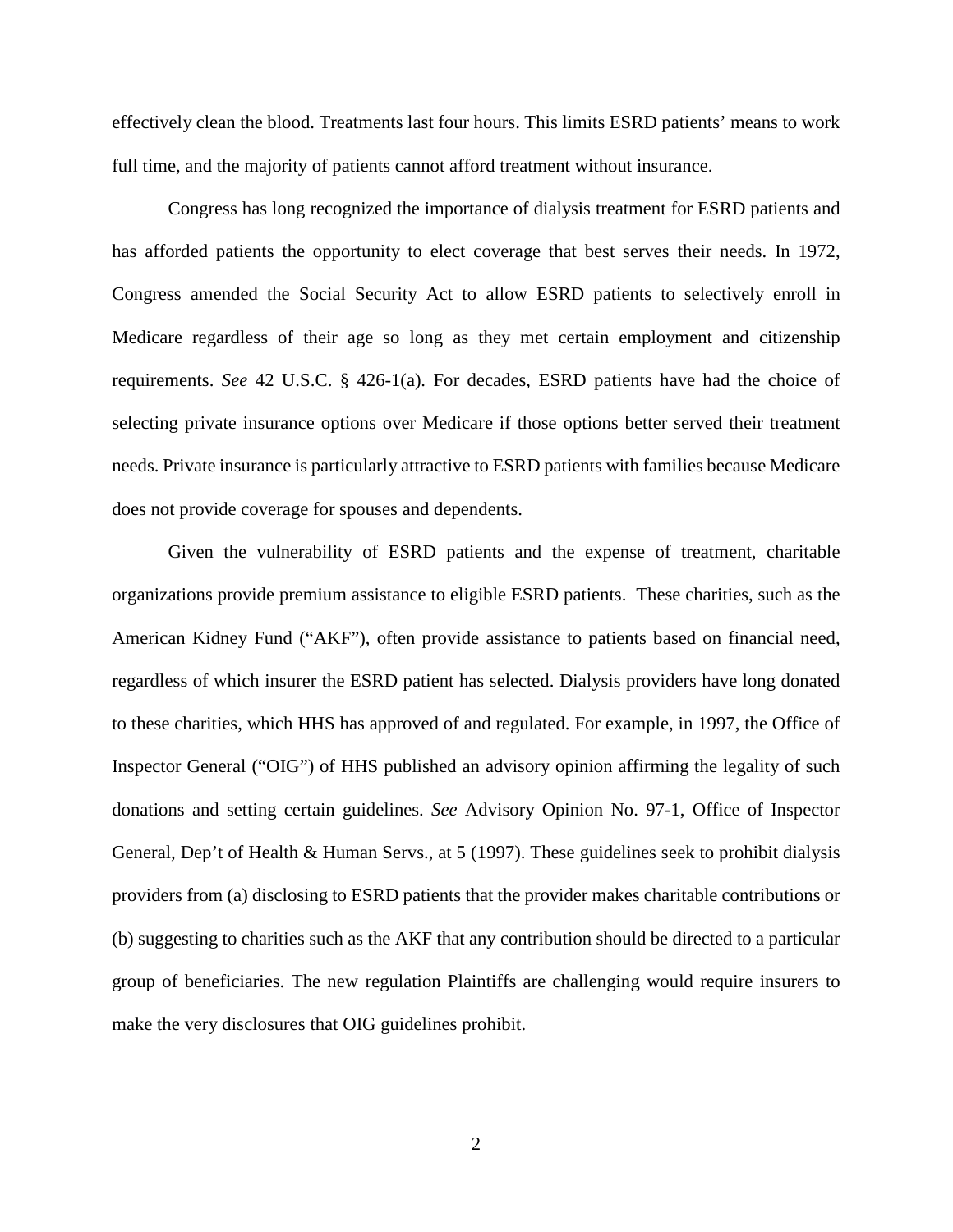On August 16, 2016, HHS issued a request for information ("RFI") regarding concerns that health care providers, who receive higher reimbursement from private insurers, were offering premium assistance to steer Medicare-eligible patients to private insurers. *See* Request for Information: Inappropriate Steering of Individuals Eligible for or Receiving Medicare and/or Medicaid Benefits to Individual Market Plans, 81 Fed. Reg. 57,554 (Aug. 23, 2016). The RFI sought information about all third-party premium and cost-sharing assistance, not just dialysis patients. HHS stated the RFI was for "information and planning purposes" only and did not propose a new rule. *Id.* at 57,555. Of the 829 responses HHS received, many ESRD patients; patient advocacy organizations; charities, including AKF; and dialysis providers supported premium assistance and explained the current system's controls to prevent steering and to comply with the OIG's guidance. Fifteen insurance companies responded, criticizing charitable premium assistance. Social workers' responses varied.

On December 14, 2016, HHS announced a new regulation: Interim Final Rule with Comment Period, Medicare Program; Conditions for Coverage for End-Stage Renal Disease Facilities—Third-Party Payment, 81 Fed. Reg. 90,211 (Dec. 14, 2016) (to be codified at 42 C.F.R. pt. 494) (the "Rule"). The Rule would require dialysis providers to disclose to patients that they are contributing to charities such as AKF. The Rule would also require dialysis providers to notify insurers which premiums will be paid for by charitable organizations. The dialysis providers would then have to "obtain assurance" from insurers that they will accept charitable premium assistance payments, and if such assurances are not provided, the dialysis providers would need to take "reasonable steps" to ensure such payments are not made. In effect, the Rule would allow insurers to refuse to insure ESRD patients who receive charitable premium assistance. The Rule was set to go into effect on January 13, 2017.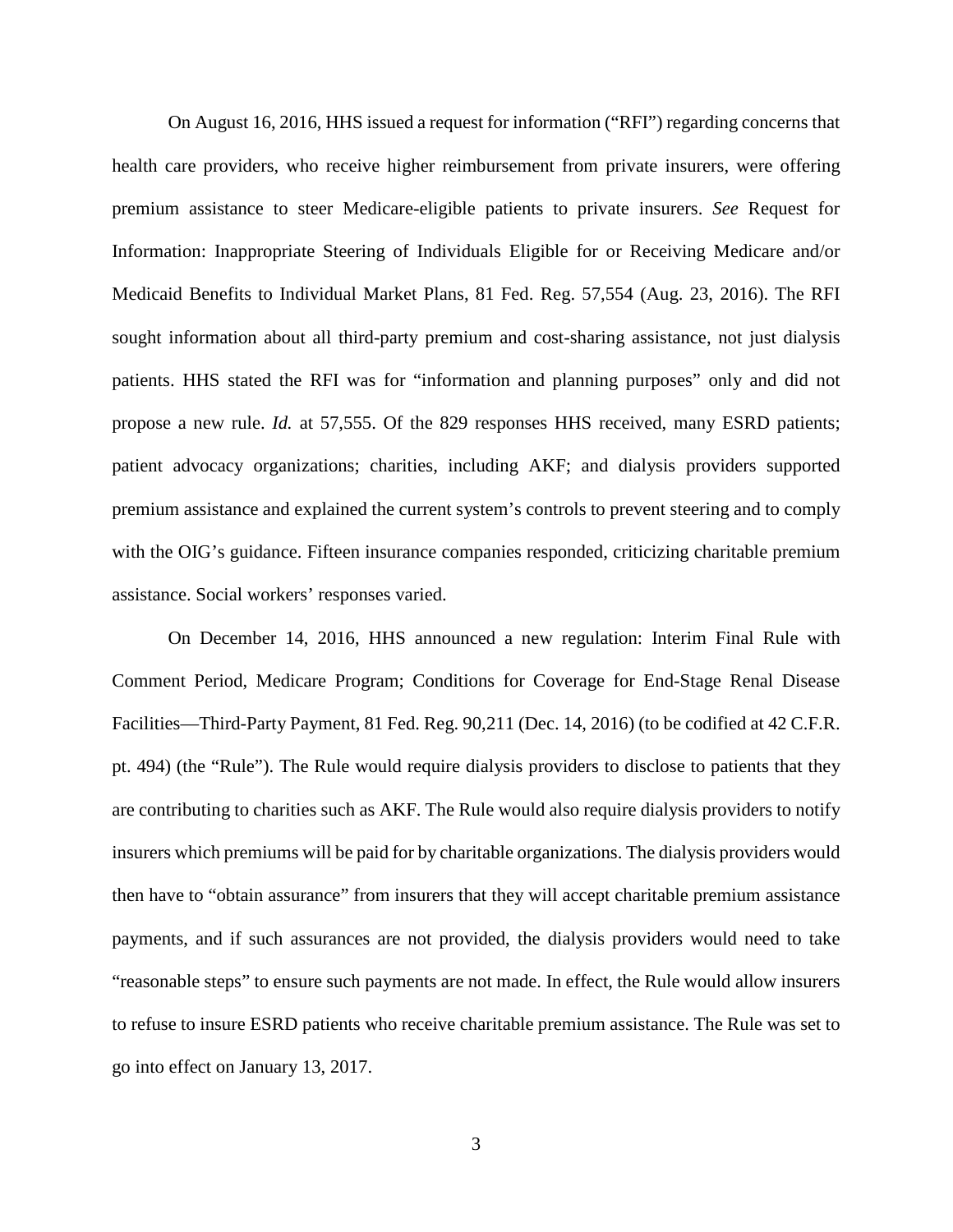On January 6, 2017, Plaintiffs filed an Emergency Motion for Temporary Restraining Order and Preliminary Injunction (Dkt. #3). On January 11, 2017, Defendants filed their Response in Opposition (Dkt. #29). On January 12, 2017, the Court issued a temporary restraining order (Dkt. #33). On January 18, 2017, the Court held oral argument on the request for a preliminary injunction.

## **LEGAL STANDARD**

The Fifth Circuit set out the requirements for a preliminary injunction in *Canal Authority of the State of Florida v. Callaway*, 489 F.2d 567, 572 (5th Cir. 1974). To prevail on a preliminary injunction, the movant must show: (1) a substantial likelihood that the movant will ultimately prevail on the merits; (2) a substantial threat that the movant will suffer irreparable injury if the injunction is not granted; (3) the threatened injury to the movant outweighs whatever damage the proposed injunction may cause the opposing party; and (4) granting the injunction is not adverse to the public interest. *Id.*; *see also Nichols v. Alcatel USA, Inc.*, 532 F.3d 364, 372 (5th Cir. 2008).

To qualify for a preliminary injunction, the movant must clearly carry the burden of persuasion with respect to all four requirements. *Karaha Bodas Co. v. Perusahaan Pertambangan Minyak Dan Gas Bumi Negara*, 335 F.3d 357, 363 (5th Cir. 2003). If the movant fails to establish any one of the four requirements for injunctive relief, relief will not be granted. *See Women's Med. Ctr. of Nw. Hous. v. Bell*, 248 F.3d 411, 419 n.15 (5th Cir. 2001). A movant who obtains a preliminary injunction must post a bond as security any wrongful damages the non-movant suffers as a result of the injunction. Fed. R. Civ. P. 65(c).

The decision to grant or deny preliminary injunctive relief is left to the sound discretion of the district court. *Miss. Power & Light Co. v. United Gas Pipe Line Co.*, 760 F.2d 618, 621 (5th Cir. 1985) (citing *Canal*, 489 F.2d at 572). A preliminary injunction "is an extraordinary and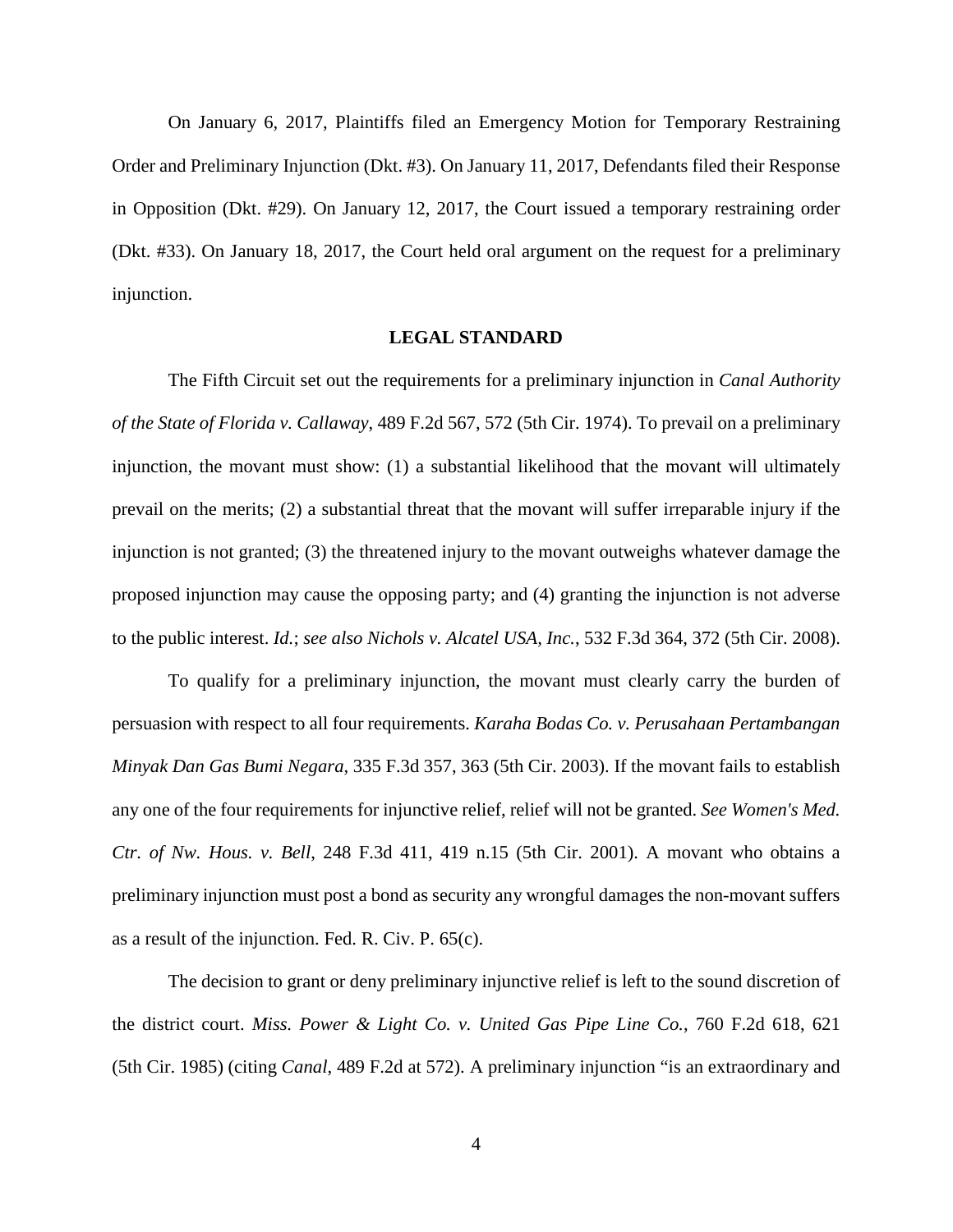drastic remedy, not to be granted routinely, but only when the movant, by a clear showing, carries the burden of persuasion." *White v. Carlucci*, 862 F.2d 1209, 1211 (5th Cir. 1989) (quoting *Holland Am. Ins. Co. v. Succession of Roy*, 777 F.2d 992, 997 (5th Cir. 1985)). Even when a movant satisfies each of the four *Canal* factors, the decision whether to grant or deny a preliminary injunction remains discretionary with the district court. *Miss. Power & Light Co.*, 760 F.2d at 621. The decision to grant a preliminary injunction is treated as the exception rather than the rule. *Id.*

### **ANALYSIS**

Plaintiffs argue that Defendants violated the Administrative Procedures Act ("APA") and the Medicare Act because the Rule was unlawfully promulgated without notice and comment, and the Rule's disclosure requirements are arbitrary, capricious, and contrary to law.

Defendants assert that Plaintiffs are not entitled to a preliminary injunction because: (1) HHS articulated a reasonable explanation for the Rule; (2) HHS's good cause determination was not arbitrary and capricious; (3) Defendants' procedural errors were harmless and did not violate the APA; and (4) an injunction would harm ESRD patients.

The first consideration is whether Plaintiffs have shown a substantial likelihood of success on the merits for their claims. Plaintiffs claim that they have shown a substantial likelihood that they will prevail on the merits because Defendants have violated the APA by (1) circumventing the notice and comment process and (2) issuing final agency action that is contrary to law. To satisfy the element of substantial likelihood of success, a plaintiff need not prove their case with absolute certainty. *See Lakedreams v. Taylor*, 932 F.2d 1103, 1109 n.11 (5th Cir. 1991). "A reasonable probability of success, not an overwhelming likelihood, is all that need be shown for preliminary injunctive relief." *Casarez v. Val Verde Cty.*, 957 F. Supp. 847, 858 (W.D. Tex. 1997).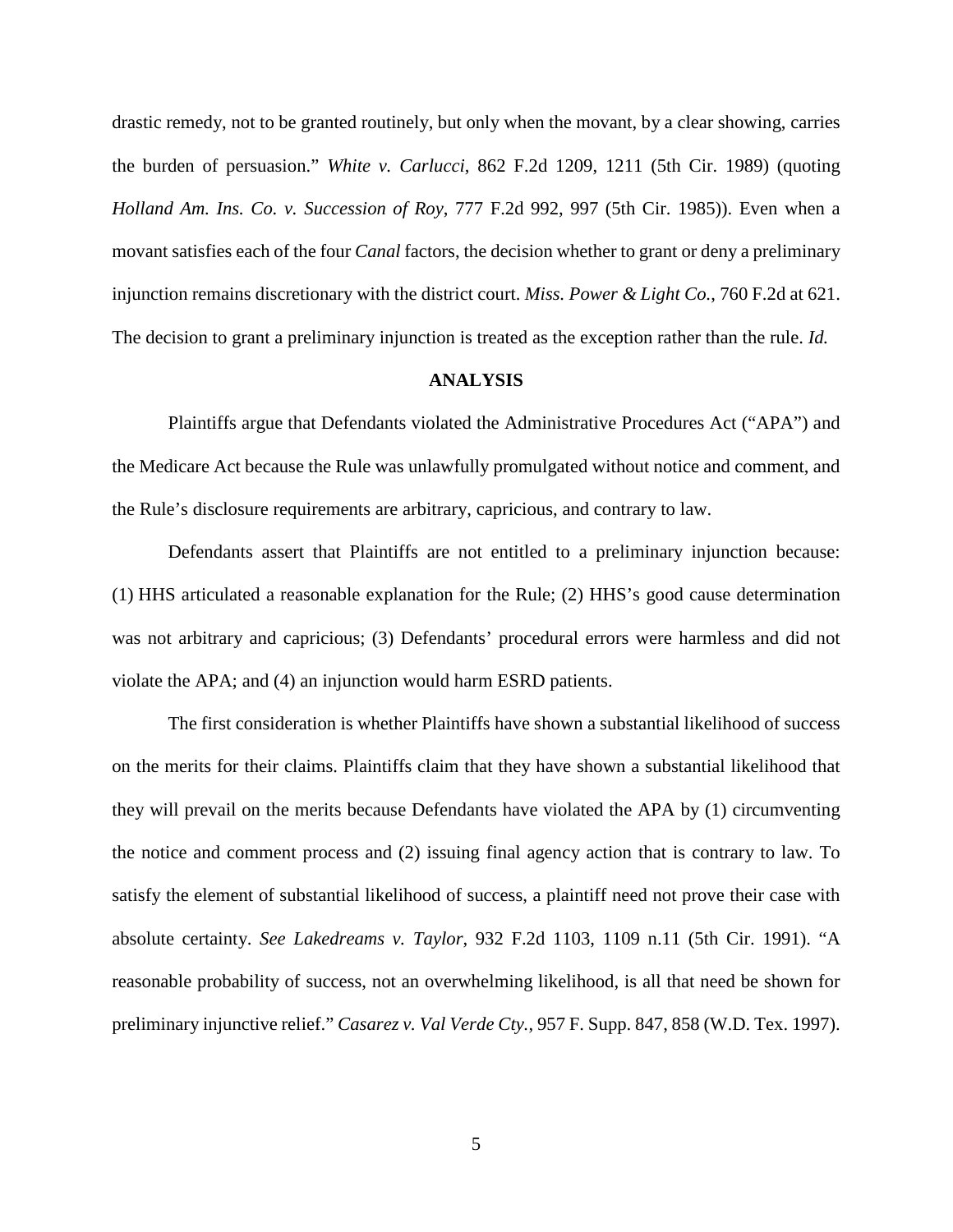Plaintiffs have shown a reasonable probability of success by showing Defendants likely violated the procedures of the APA. The APA requires courts to "hold unlawful and set aside agency action" that is "arbitrary, capricious, an abuse of discretion, or otherwise not in accordance with law." 5 U.S.C. § 706. The APA requires an agency seeking to promulgate a substantive rule to do so through notice and comment procedures. 5 U.S.C. § 553. Plaintiffs contend that HHS's failure to comply with § 553 constitutes a reasonable probability of success on the merits of their claim. HHS admits a "technical departure from the requirements of § 553(b)" but argues the August 2016 RFI was sufficient notice and the agency had "good cause" to forgo notice and comment (Dkt. #29 at p. 23).

An agency may dispense with the requirements for "good cause" when notice and comment would be "impracticable, unnecessary, or contrary to public interest." 5 U.S.C. § 553(b)(3)(B); 42 U.S.C. § 1395hh(b)(2)(C). The parties disagree on what standard the Court should apply to HHS's good cause determination. Plaintiffs cite *United States. v. Johnson* and argue the Court should only uphold HHS's good cause determination if the Court finds HHS's "reasons for bypassing the APA's notice-and-comment and thirty day provisions persuasive." 632 F.3d 912, 928 (5th Cir. 2011). Defendants argue the Court should apply an arbitrary and capricious standard of review to the good cause finding because the APA requires courts to "hold unlawful and set aside agency action" that is "arbitrary, capricious, an abuse of discretion, or otherwise not in accordance with law." 5 U.S.C. § 706. Plaintiffs counter that nothing in *Johnson*  suggests the Fifth Circuit should apply a deferential standard of review for the legal question of whether good cause was satisfied. The Court agrees and will follow the Fifth Circuit precedent in *Johnson* but notes that the Rule is also arbitrary and capricious, as discussed below.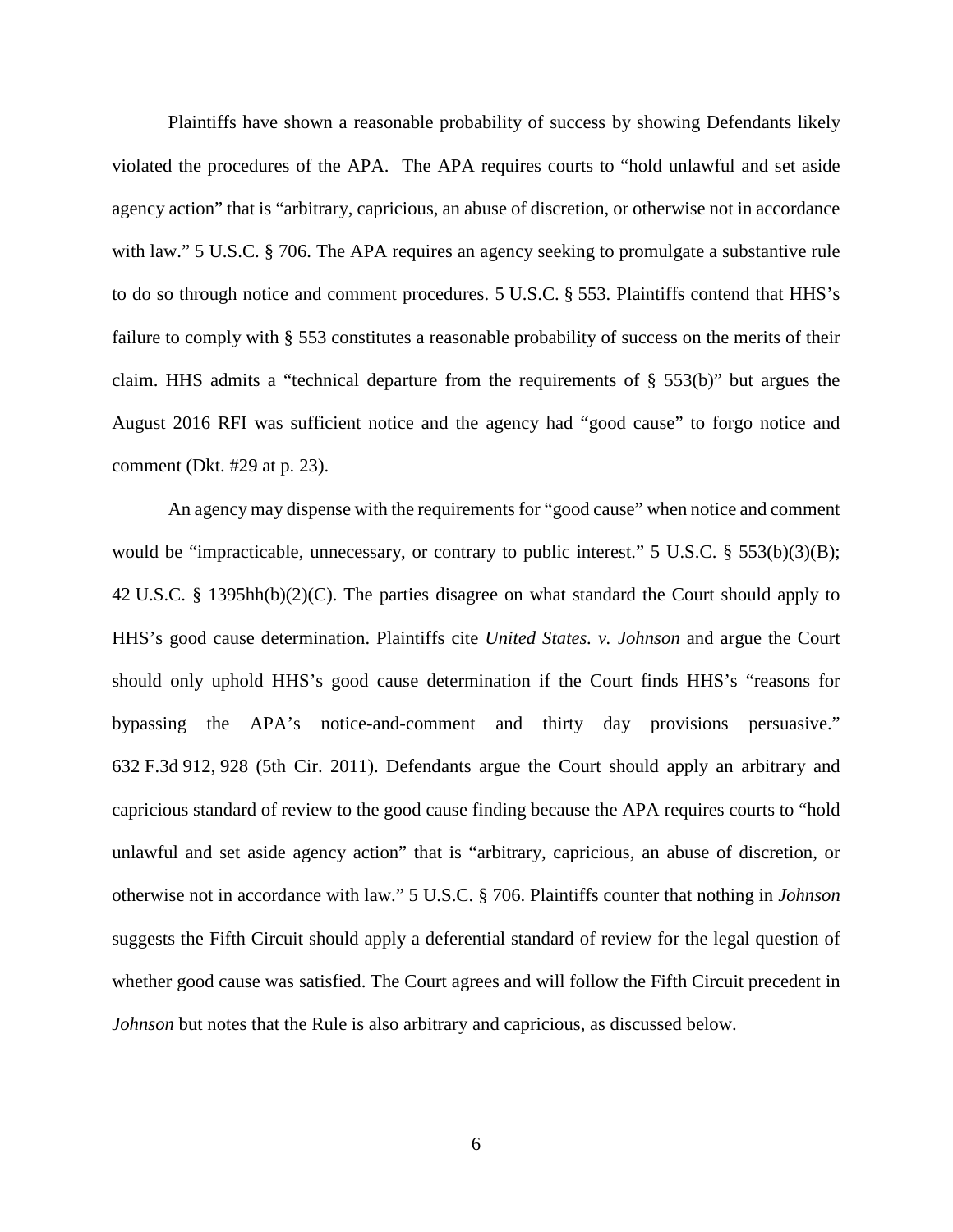Defendants contend that notice and comment would be "contrary to public interest." The D.C. Circuit has determined "[t]he public interest prong of the good cause exception is met only in the rare circumstance when ordinary procedures—generally presumed to serve the public interest—would in fact harm that interest." *Mack Trucks, Inc. v. E.P.A.*, 682 F.3d 87, 95 (D.C. Cir. 2012). The Court adopts the reasoning of the D.C. Circuit and finds that notice and comment should only be disposed of where "announcement of a proposed rule would enable the sort of . . . manipulation the rule sought to prevent." *Id.* (citing *Util. Solid Waste Activities Grp. v. E.P.A.*, 236 F.3d 749, 755 (D.C. Cir. 2001)).

The Fifth Circuit reads the good cause exception narrowly "to avoid providing agencies with an 'escape clause' from the requirements Congress prescribed." *United States v. Garner*, 767 F.2d 104, 120 (5th Cir. 1985); *see Texas v. United States*, 809 F.3d 134, 171 (5th Cir. 2015) ("the full panoply of notice-and-comment requirements must be adhered to scrupulously. The 'APA's notice and comment exemptions must be narrowly construed.'"). "The proper test is whether the notice would fairly apprise interested persons of the subjects and issues the agency was considering. The notice need not specifically identify 'every precise proposal which [the agency] may ultimately adopt as a rule.'" *Am. Transfer & Storage Co. v. I.C.C.*, 719 F.2d 1283, 1303 (5th Cir. 1983) (citations omitted).

Other courts similarly read the good cause exception narrowly. For example, the Third Circuit refused to find good cause where the attorney general asserted a sex offender registration regulation needed immediate enactment to protect the public from sexual assaults. *See United States v. Reynolds*, 710 F.3d 498, 510 (3d Cir. 2013). The court concluded, "If the mere assertion that [some real or perceived harm] will continue while an agency gives notice and receives comments were enough to establish good cause, then notice and comment would always have to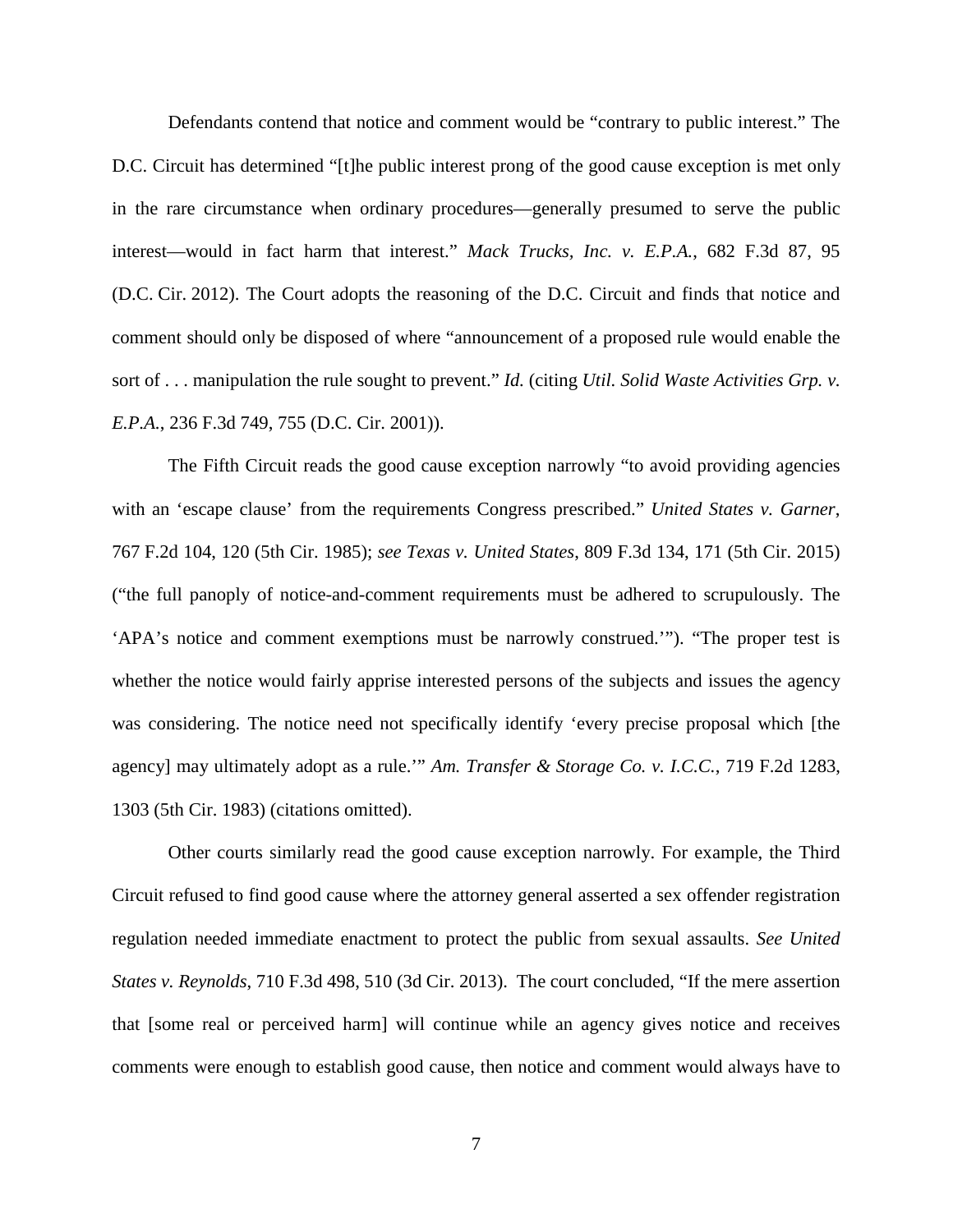give way." *Id.* at 512. One court analyzing an HHS regulation reasoned that good cause should be "narrowly construed and only reluctantly countenanced . . . . particularly . . . where the issues affect the general public and involve complex and controversial questions of ethics and public policy." *Am. Acad. of Pediatrics v. Heckler*, 561 F. Supp. 395, 401 (D.D.C. 1983) (citations omitted).

Defendants contend that notice and comment would have been contrary to public interest because they were facing a crisis situation in which swift, emergency rulemaking was necessary to prevent further harm to dialysis patients. Specifically, Defendants claim that delaying the Rule would leave patients exposed to three kinds of unacceptable risks: (1) having their ability to be determined eligible for a kidney transplant negatively affected; (2) being exposed to additional costs for health care coverage; and (3) being exposed to a significant risk of mid-year disruption in coverage. But Defendants have not provided a single example of a patient denied a kidney transplant because of charitable assistance. Speculation that some patients will not have foresight to arrange for alternative coverage does not provide good cause to bypass notice and comment. Plaintiffs have shown that DaVita and other providers assist patients in enrolling in Medicare leading up to and after the patient receives a transplant (Dkt. #3, Exhibit C). The second alleged unacceptable risk is purely economic, which does not supply good cause. *See Mack Trucks Inc.*, 682 F.3d at 95. Finally, the Rule effectively provides insurers the means to stop paying for dialysis treatment once the insurer discovers the patient received charitable premium assistance. Thus, the Rule would cause the very mid-year disruptions that it seeks to prevent.

In support of their position, Defendants identified two cases in which courts found good cause for health care regulation without notice and comment. In *North American Coal*, the Secretary of Labor published a proposed rule permitting eligible miners to file claims for medical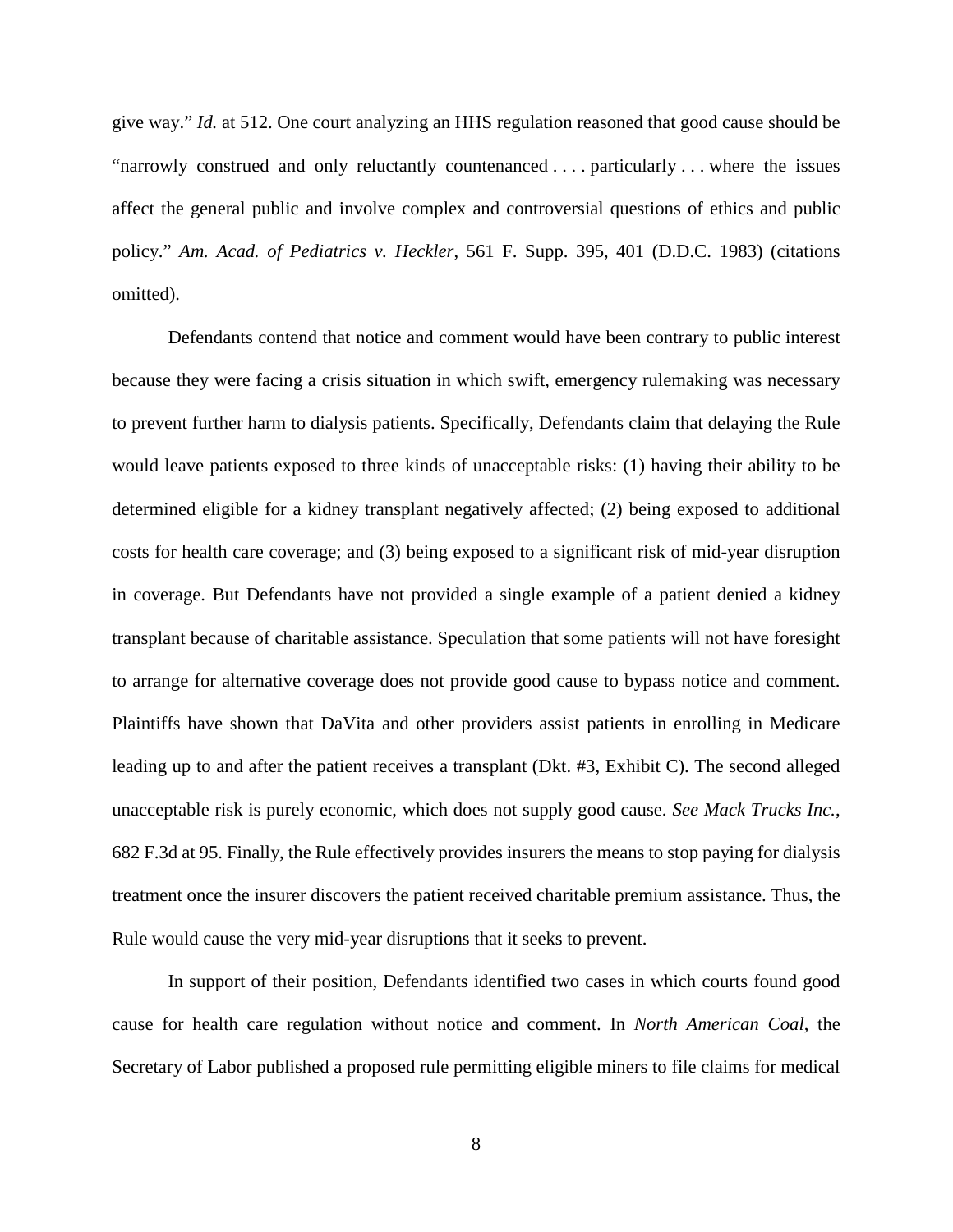benefits under the Black Lung Act. *N. Am. Coal Corp. v. Dir., Off. of Workers' Comp. Prog.*, 854 F.2d 386, 387 (10th Cir. 1988). After publishing the final rule, the Secretary of Labor promulgated an amended rule—without notice and comment—that extended the deadline of the prior rule. The Tenth Circuit determined "the loss or delay of medical benefits to many eligible coal miners was a real harm" that satisfied the APA's good cause exception. In *National Federation of Federal Employees v. Devine*, the Office of Personnel Management ("OPM") published a new rule without notice and comment—in response to a district court order that postponed federal employees' period of open enrollment in health benefit plans. 671 F.2d 607, 610–12 (D.C. Cir. 1982). The District of Columbia Circuit found the OPM had good cause to forgo notice and comment because "the agency's action was required by events and circumstances beyond its control." *Id.* at 611.

The circumstances here are distinguishable from the cases offered by Defendants. Unlike *North American Coal*, the Rule is not an amended rule that followed an original, APA-compliant proposed rule, which might have permitted the Court to determine HHS "substantial[ly] compli[ed] with the requirements of the APA." 854 F.2d at 388. Unlike the OPM in *National Federation of Federal Employees*, HHS's action was not a "necessary" response to a court order, and HHS had "substantial prior notice" of the enrollment deadline. 671 F.2d at 611.

The parties have identified several cases in which a court found good cause for bypassing the notice and comment procedures required by the APA. For example, in *Hawaii Helicopter Operators Ass'n v. F.A.A.*, the Ninth Circuit found good cause to invoke the exception where a "recent escalation of fatal air tour accidents" permitted the FAA to enact helicopter regulations requiring helicopter pilots to fly at a minimum 1,500 feet over Hawaii's unique, complicated topography. 51 F.3d 212, 214–15 (9th Cir. 1995). In *Jifry v. F.A.A.*, the District of Columbia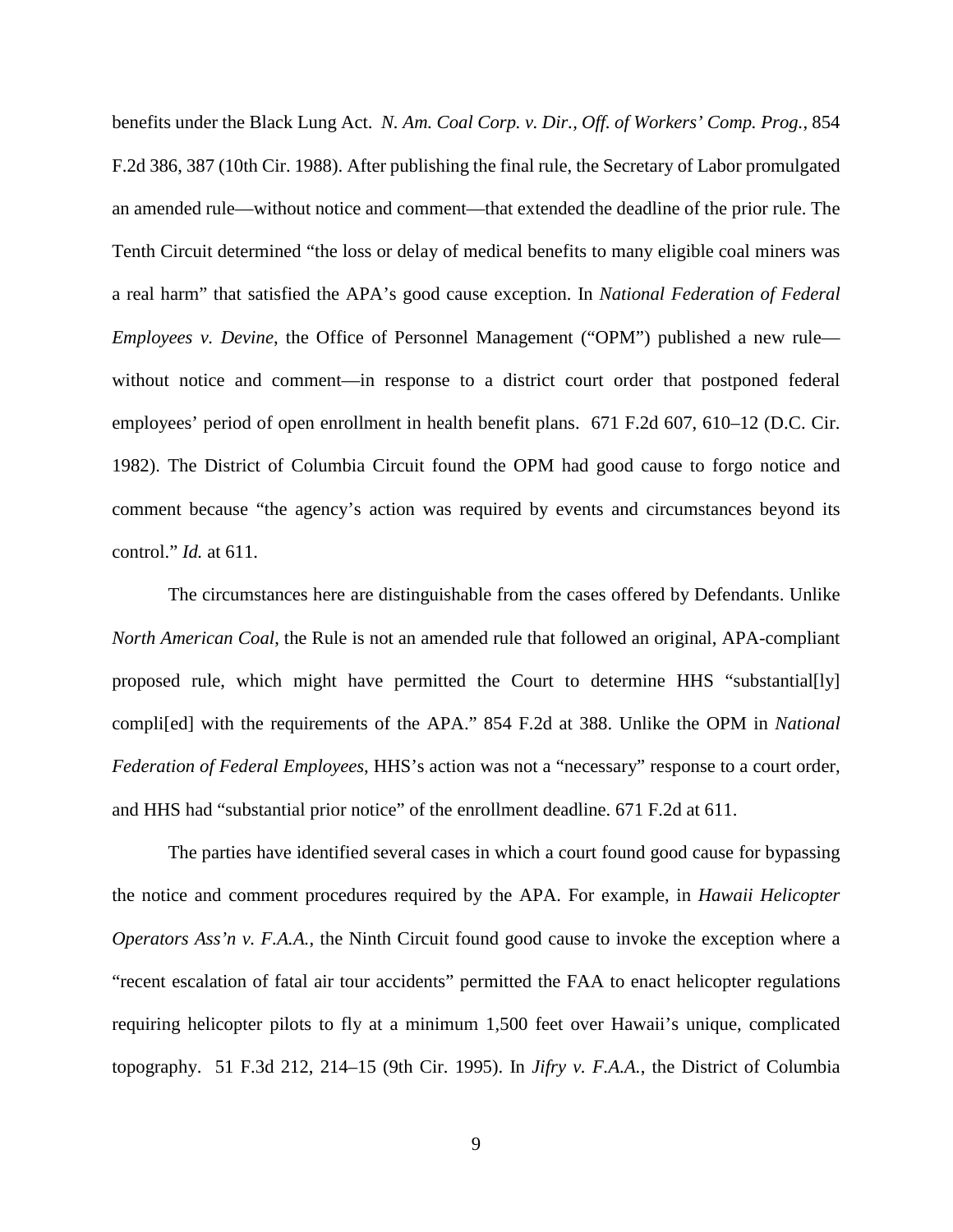Circuit found good cause to bypass notice and comment and to revoke certain FAA airman certificates following the September 11, 2001, attacks as a matter of national security. 370 F.3d 1174 (D.C. Cir. 2004). The court recognized the "emergency situation[]" and concluded, "[g]iven the respondents' legitimate concern over the threat of further terrorist acts involving aircraft in the aftermath of September 11, 2001, the agencies had 'good cause' for not offering advance public participation." *Id.* at 1179–80 (citations omitted). There are no such emergencies presented to the Court.

The Court is not persuaded that HHS had good cause to bypass notice and comment. When pressed at oral argument for why HHS could not go through the procedures required by the APA, Defendants were unable to identify any emergency that justified publishing a rule without notice and comment. Defendants claimed HHS decided it was facing a crisis situation after reviewing the information gathered through the RFI. Defendants further claimed immediate action was necessary because delay would put lives at risk. But such arguments "could as easily be used to justify immediate implementation of any sort of health or safety regulation." *Am. Acad. of Pediatrics*, 561 F. Supp. at 401.

The Court is also not persuaded that the procedural violations were harmless. Defendants contend that the lack of notice and comment did not prejudice Plaintiffs. The Fifth Circuit has determined that an agency's failure to comply with notice and comment is harmless only when it is "clear that the petitioner was not prejudiced by APA deficiencies." *United States v. Johnson*, 632 F.3d 912, 930 (5th Cir. 2011) (citing *United States Steel Corp. v. E.P.A.*, 595 F.2d 207, 215 (5th Cir. 1979)). The Fifth Circuit finds harmless error "rare[ly]" because the "vast majority of agency rulemaking, which produces nuanced and detailed regulations[,] greatly benefit[s] from expert and regulated entity participation." *Id.* at 932. The only relevant case that Defendants cite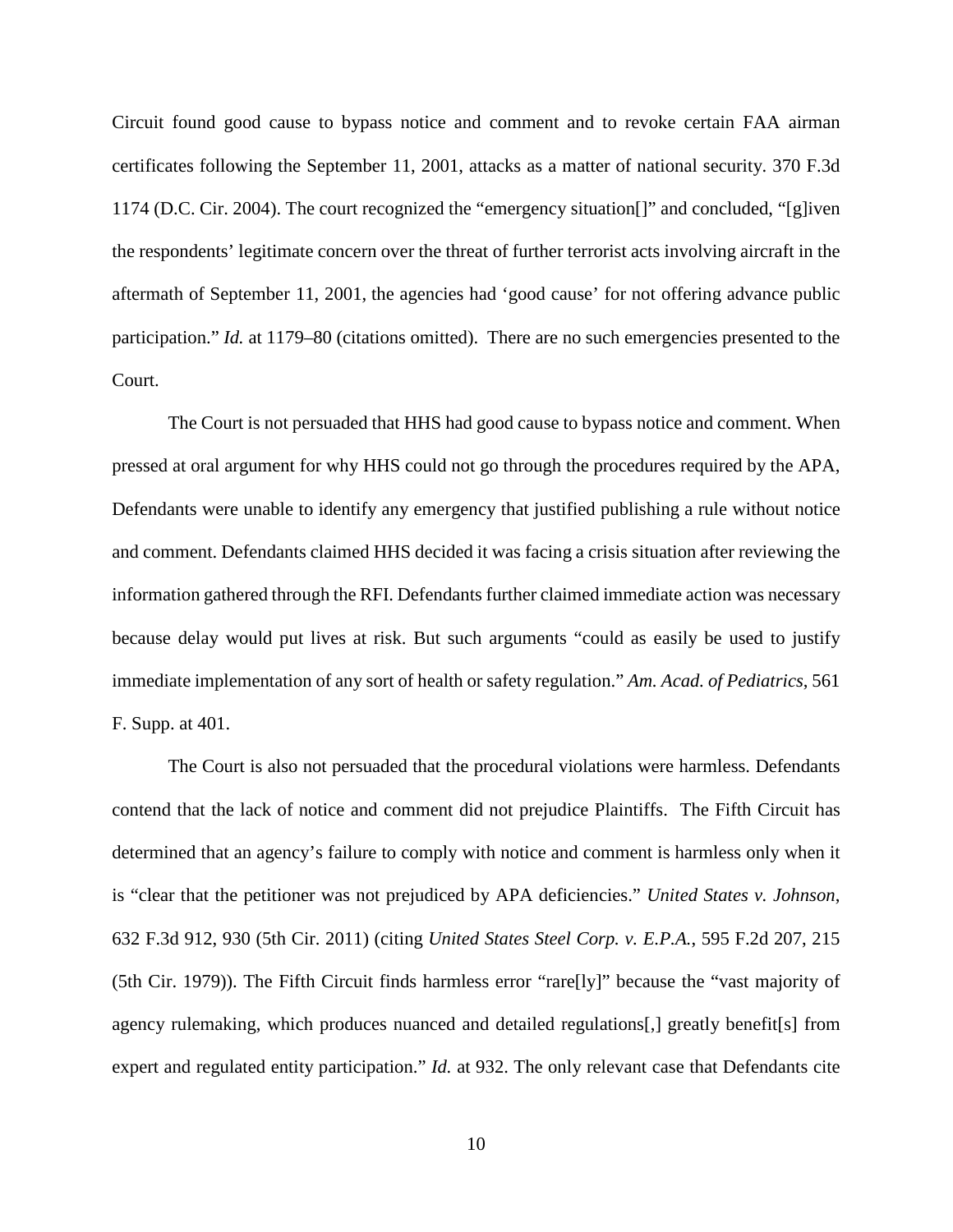finding harmless error, *City of Arlington v. F.C.C.*, is distinguishable because unlike the situation before the Court, the FCC put the petitioners on notice that they were considering a rule change. 688 F.3d 229, 244 (5th Cir. 2012); *see also United Steelworks of Am., AFL-CIO-CLC v. Schuykill Metals Corp.*, 828 F.2d 314, 317–18 (5th Cir. 1987) (finding no error where a modified rule was a "logical outgrowth" of the original proposed rule that was introduced with proper notice and comment procedures). Defendants claim that the RFI was sufficient to give Plaintiffs adequate notice and make any "technical departures from § 553(b)" harmless. This claim is without merit. The RFI (1) did not give Plaintiffs notice that HHS was considering promulgating a rule; (2) was not specific to ESRD; (3) disclosed no information regarding the provisions that made the Rule so damaging; and (4) was "[t]oo open-ended to allow for meaningful comment" on key aspects of the Rule actually adopted. *Prometheus Radio Project v. F.C.C.*, 652 F.3d 431, 450 (3d Cir. 2011). It is not "clear that the petitioner was not prejudiced by APA deficiencies." *Johnson*, 632 F.3d at 930. In fact, when combined with the shortcomings and deficiencies of the Rule itself, the Court finds Plaintiffs were clearly prejudiced by HHS's decision to violate the procedures of the APA.

The Court determines that HHS did not have good cause to bypass notice and comment; thus, the Rule should be vacated. Independent of this determination, Plaintiffs are likely to succeed on the merits because the Rule is arbitrary and capricious. "[R]easonable regulation ordinarily requires paying attention to the advantages *and* disadvantages of agency decisions." *Michigan v. E.P.A.*, 135 S. Ct. 2699, 2707 (2016). HHS failed to consider the benefits of private qualified health plans and ignored the disadvantages of the Rule. The Supreme Court has determined an agency rule would be arbitrary and capricious if the agency "entirely failed to consider an important aspect of the problem." *Motor Vehicle Mfrs. Ass'n of U.S., Inc. v. State Farm Mut. Auto. Ins. Co.*, 463 U.S. 29, 43 (1983). HHS failed to consider that the Rule would leave thousands of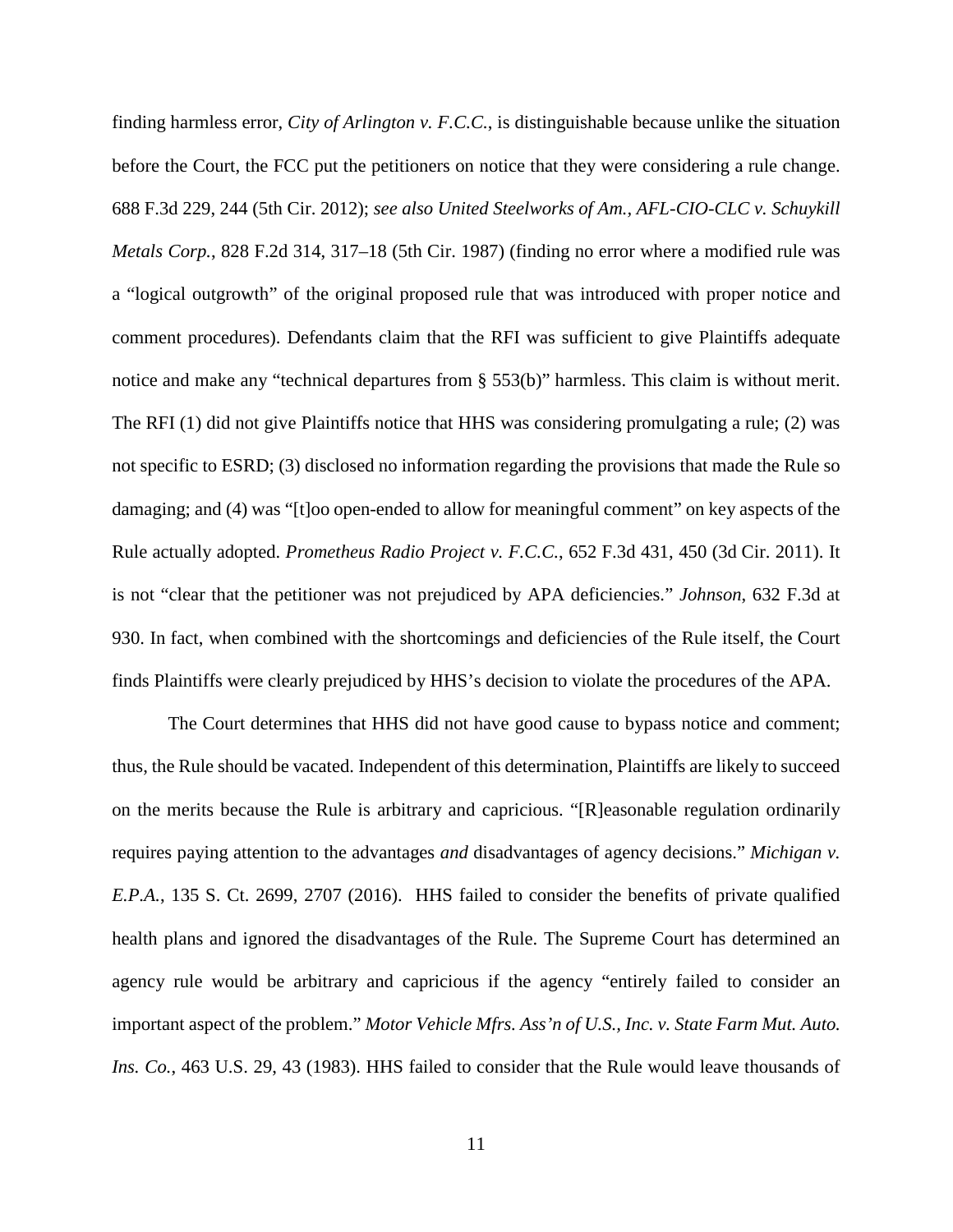Medicare-ineligible ESRD patients without health insurance, which is clearly an important aspect of the problem. Finally, the Rule departed from HHS's prior guidance without acknowledging that it was doing so. *See FCC v. Fox Television Stations*, 556 U.S. 502, 516 (2009) (concluding HHS's failure to display "awareness" it was "changing its position" from its longstanding guidance required vacatur of the rule). HHS has long accepted the practice of charitable premium assistance, and the Rule neither addresses that HHS is changing its position nor provides a reasoned explanation for why the Rule violates OIG guidance. *See* Advisory Opinion No. 97-1, Office of Inspector General, Dep't of Health & Human Servs., at 5 (1997).

Plaintiffs must demonstrate irreparable injury for the Court to provide injunctive relief. Dialysis providers contend that they will suffer irreparable injury because the Rule would cause financial unsustainability for its facilities. DaVita, Inc. has shown that up to six of its Texas facilities would likely close if ESRD patients were forced off of private insurance plans, which reimburse at a much higher rate than Medicare. *See Texas v. E.P.A.*, 829 F.3d 405, 434 (5th Cir. 2016) (finding permanent closure of facilities to be an irreparable harm). Additionally, compliance costs cannot be recovered later from the government if the Rule is invalidated on the merits. These costs are irreparable under Fifth Circuit law. *Id.* Here, HHS estimates such costs at more than \$29 million annually. 81 Fed. Reg. at 90,225. ESRD patients would also suffer irreparable injury were the Rule to go into effect. The Fifth Circuit finds irreparable injury where a proposed rule would deny patients needed medical care or "the legal right to the qualified provider of their choice." *Planned Parenthood of Gulf Coast, Inc. v. Gee*, 837 F.3d 477, 501 (5th Cir. 2016). Not all ESRD patients qualify for Medicare, and Medicare does not cover family members. Further, many health care providers do not accept Medicare. Therefore, some ESRD patients and their families could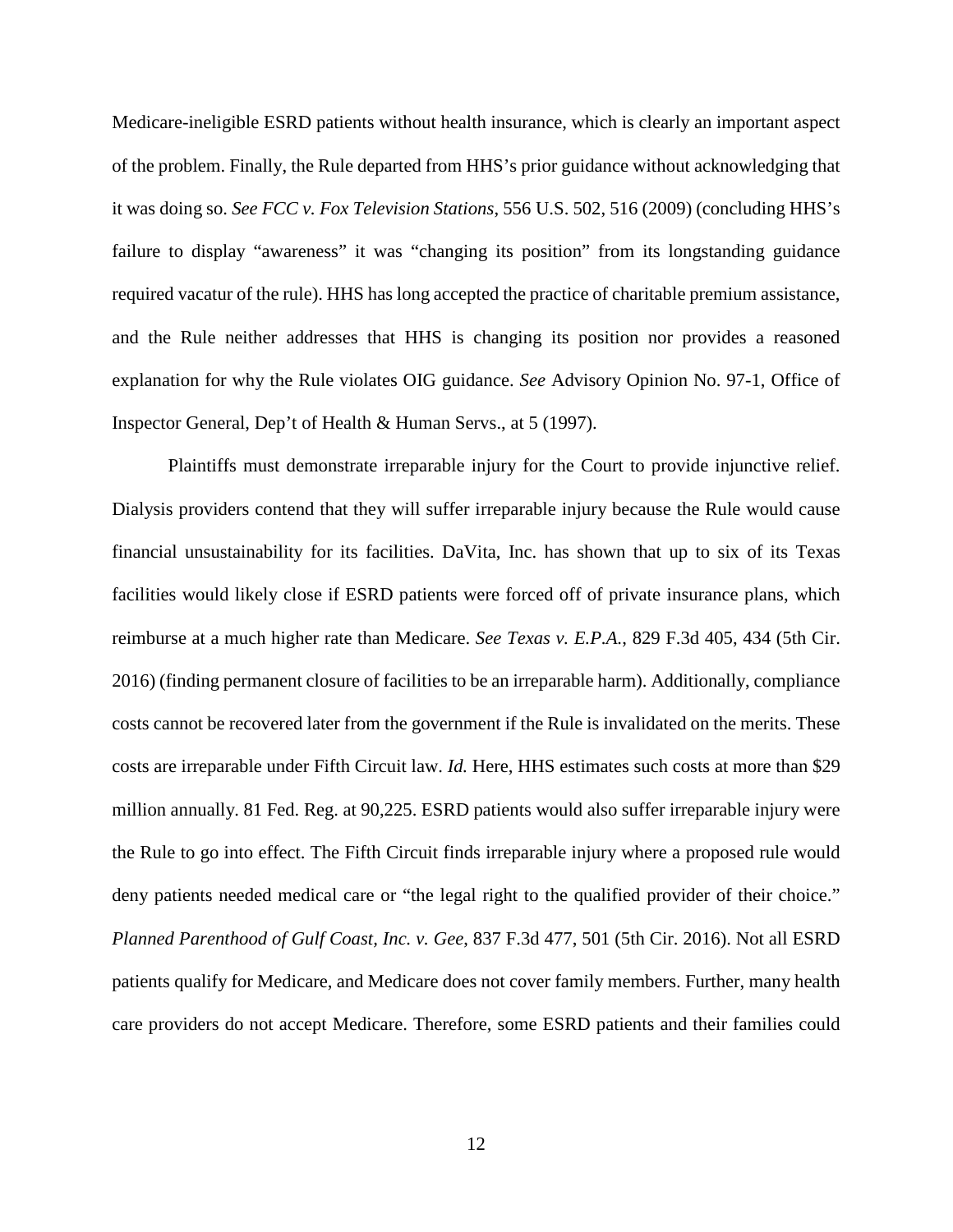lose access to their health care providers or even lose insurance coverage altogether. The Court finds Plaintiffs have satisfied their burden in showing irreparable injury.

The balance of equities weighs in favor of granting a preliminary injunction because HHS will suffer no comparable harm if the Rule's implementation is delayed while the Court addresses the merits of Plaintiffs' challenges to the Rule.

Granting injunctive relief would serve the public interest. HHS contends the status quo disserves the public interest, but the Court is not convinced. Preserving the status quo ensures ESRD patients have the choice to select private or public insurance options based on their health care needs and financial means.

### **CONCLUSION**

Plaintiffs have satisfied each of the four requirements for a preliminary injunction. The Court has authority to enjoin the Rule's implementation on a nationwide basis, and finds that it is appropriate to do so in this case. *See Texas*, 809 F.3d at 188 (upholding a nationwide injunction because "partial implementation of [a federal rule] would 'detract from the integrated scheme of regulation' created by Congress").

It is therefore **ORDERED** that Plaintiffs' Emergency Motion for Temporary Restraining Order (Dkt. #3) is hereby **GRANTED**.

It is further **ORDERED** that HHS's Interim Final Rule with Comment Period, Medicare Program; Conditions for Coverage for End-Stage Renal Disease Facilities—Third-Party Payment, 81 Fed. Reg. 90,211 (Dec. 14, 2016) is hereby enjoined. Defendants and their agents are enjoined from implementing and enforcing the following regulations as amended by 81 Fed. Reg. 90,211: 42 C.F.R. § 494.70 and 42 C.F.R. § 494.180, pending further order of this Court.